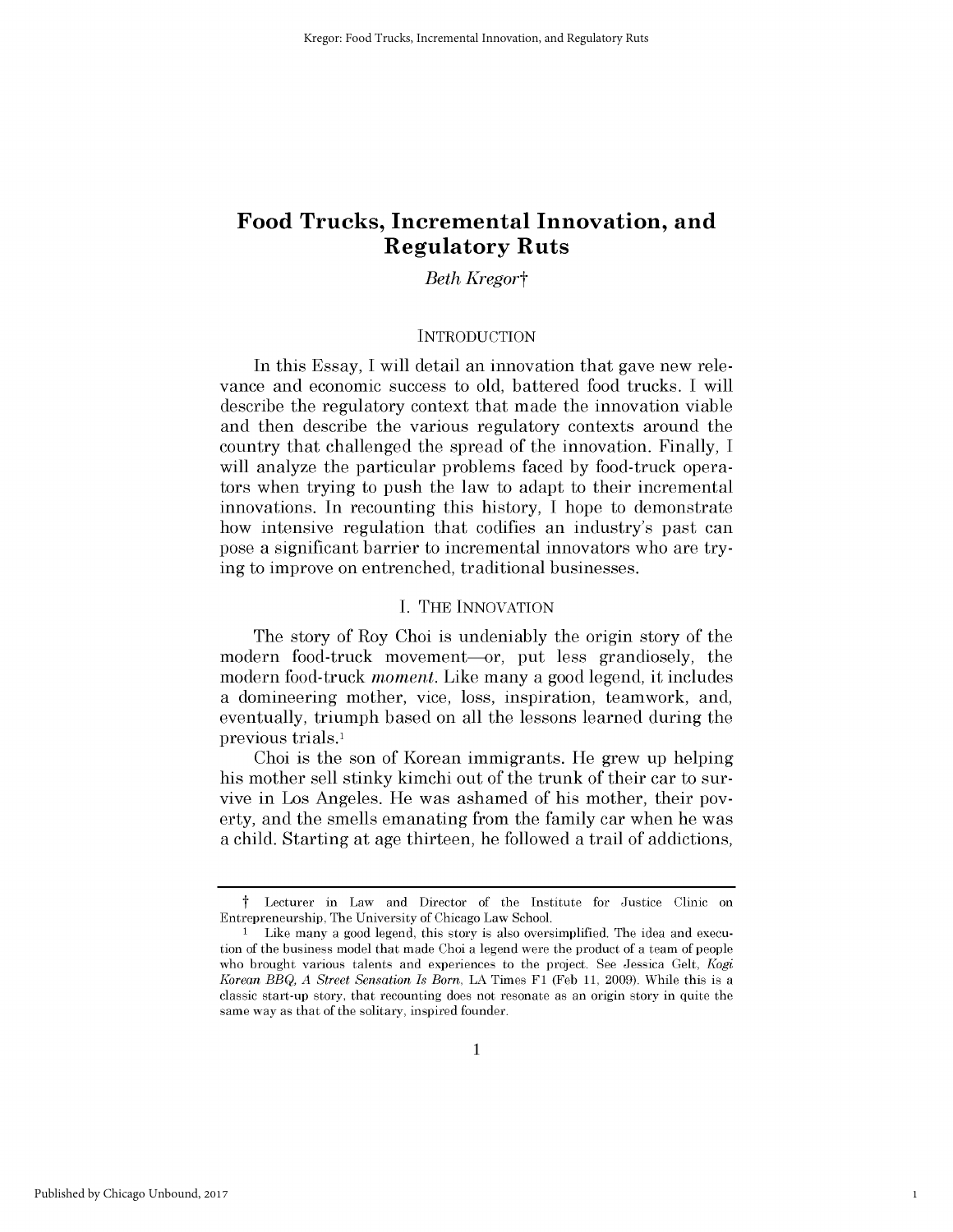**[82:1**

from marijuana to alcohol to gambling. Gambling was the worst, but it funded his introduction to fine restaurants and artful cuisine. He attended the Culinary Institute of America, graduated as valedictorian of his class, and went on to work as a chef. But eventually he found himself unemployed and running out of money. With little to lose, he accepted a friend's dare to fill a taco with Korean barbecued beef and sell it to late-night partiers outside clubs in Los Angeles. He circled back to his mother's business model and sold the tacos out of an old taco truck, which he called Kogi. Quickly, he was heralded by *Food & Wine* as a Best New Chef and started an empire.<sup>2</sup> He also inspired a nationwide trend.

The innovation behind Kogi was not related to the truck itself. Taco trucks, or *loncheras,* have long been fixtures of Los Angeles's economy and culture. Nor was Kogi's food the grassroots innovation that changed the industry; as outstanding and creative as it was, other chefs had offered Korean tacos before,<sup>3</sup> and other food trucks had attracted the admiration of foodies and gourmands. The innovation of Kogi was the use of Twitter (just two years old at the time) to communicate with customers. <sup>4</sup> It was an incremental innovation that did not create an industry but rather changed and expanded it.

Before Kogi, food trucks had three options to build a stable business: (1) establish a stable location to build a reputation with a limited, hyperlocal customer base; (2) sell predictable food from a generic menu to attract people wanting fast, cheap, ordinary food, regardless of the individual truck's reputation; or (3) sell from locations of such convenience that they were customers' only viable option, like the trucks that parked outside construction sites to feed the workers. But Twitter allowed Kogi to build a customer base across Los Angeles. The unpredictable appearances of Kogi in any given location made its arrival a special event. Followers stalked Kogi on Twitter, rushing out of office buildings and bars and dorms so that they could experience the phenomenon. Twitter had replicated and amplified the old

 $\overline{2}$ 

<sup>2</sup>See generally Roy Choi, Natasha Phan, and Tien Nguyen, *L.A. Son: My Life, My City, My Food* (Ecco 2013).

**<sup>3</sup>** See, for example, S. Irene Virbia, *New Kids on the Block,* LA Times Magazine 29 (Sept 1, 1996).

<sup>4</sup>See Ben Bergman, *Tweeting Food Truck Draws LA's Hungry Crowds* (NPR Mar 23, 2009), online at http://www.npr.org/templates/story/story.php?storyId=101881984 (visited Jan 9, 2015); Gelt, *A Street Sensation Is Born* (cited in note 1); Andrew Romano, *Now 4 Restaurant 2.0,* Newsweek 55 (Feb 27, 2009).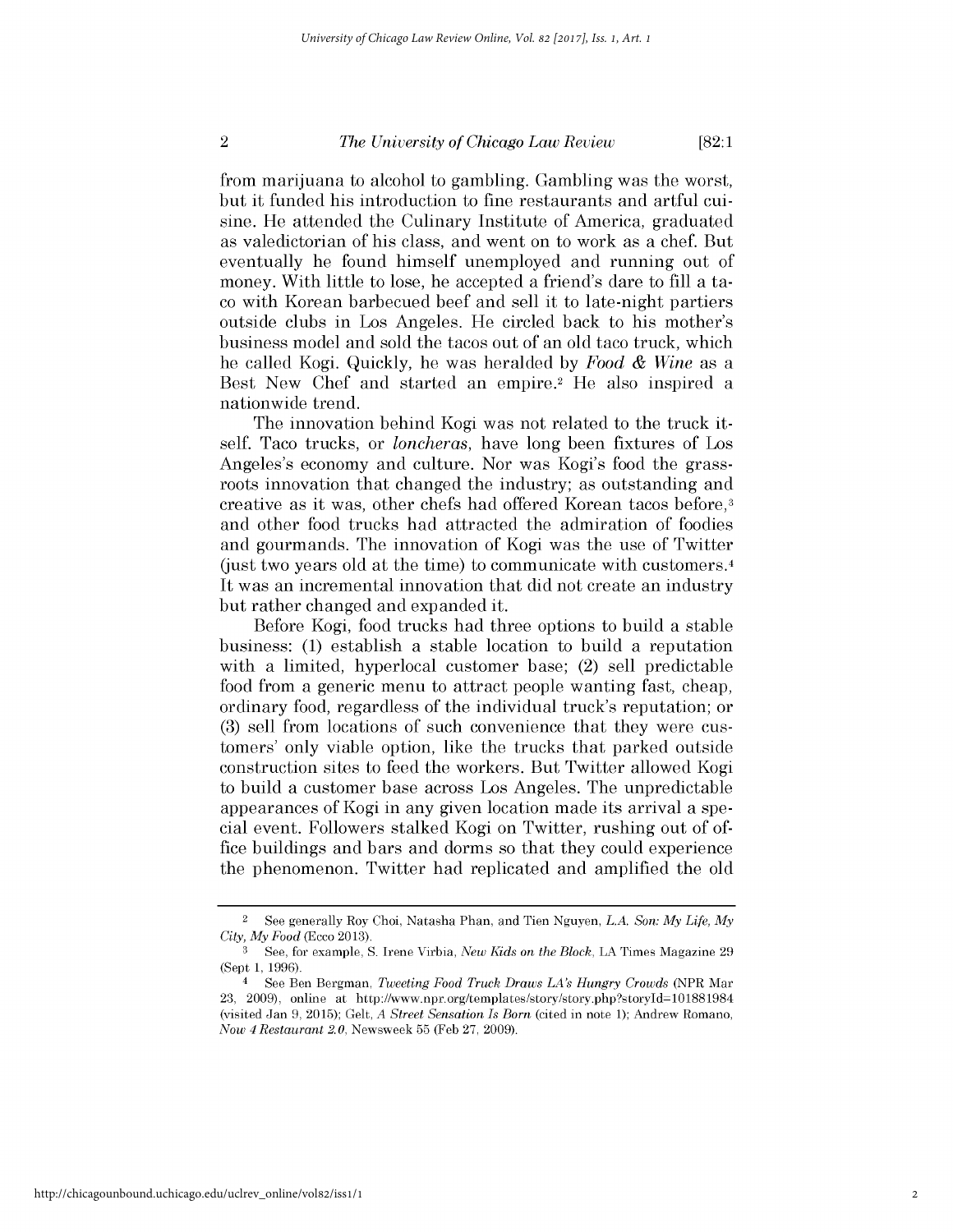ice-cream truck's siren call: instead of playing "Pop Goes the Weasel" to draw people within hearing distance on a given block, Twitter simply flashed a message of "here we are" to alert thousands of people in walking, biking, or driving distance. Along with other technological innovations, like GPS tracking and Square,5 Twitter made mobile food truly mobile, appealing to the upwardly mobile.6

The innovation attributed to Kogi was not radical; it did not create a new industry, but it was an inspired incremental innovation that *changed* an industry. Food trucks' use of social media allowed them to be more efficient and reach more and different customers.

## II. THE INNOVATION INCUBATOR

Los Angeles provided fertile soil for the Kogi innovation to take root and spread, because some of the regulatory weeds had already been cleared away. For decades before Kogi matched Mexican taco shells with Korean barbecue and taco trucks with a high-tech marketing strategy, food trucks had been fighting regulatory restrictions in Los Angeles County. The tension was still high at the time that Kogi launched, but consistent precedents protecting food trucks' economic rights to operate in Los Angeles had already been set. A fleet of working food trucks was already in circulation, and the infrastructure required to clean and stock them was already in place.

Los Angeles has a history of permitting and patronizing food trucks. Many are operated by Latinos and serve traditional Mexican dishes-hence the shorthand "taco trucks" or loncheras. Food trucks contribute significantly to the economy of the city, as well as to its food culture and widespread access to affordable food.<sup>7</sup> From at least the 1970s, food-truck operators invested in constructing trucks that served as kitchens on wheels, and they paid fees to commissaries where the trucks were cleaned, stocked, and stored.8

<sup>5</sup>Square is a payment service that allows credit cards to be processed with a mobile phone.

<sup>6</sup>See Jonathan Gold, *Moveable Feasts: Tracing America's Food Truck Revolution Back to Its L.A. Roots,* Smithsonian Magazine 18-19 (Mar 2012).

**<sup>5</sup>**See Jesús Hermosillo, *Loncheras: A Look at the Stationary Food Trucks of Los Angeles* \*6 (UCLA School of Urban Planning Sept 2012), online at http://www.sscnet.ucla.edu/labor/publications/reports/Locheras.pdf (visited Dec 22, 2014) (estimating that licensed food trucks in Los Angeles spent over \$75 million in 2009).

See id at \*6, 18.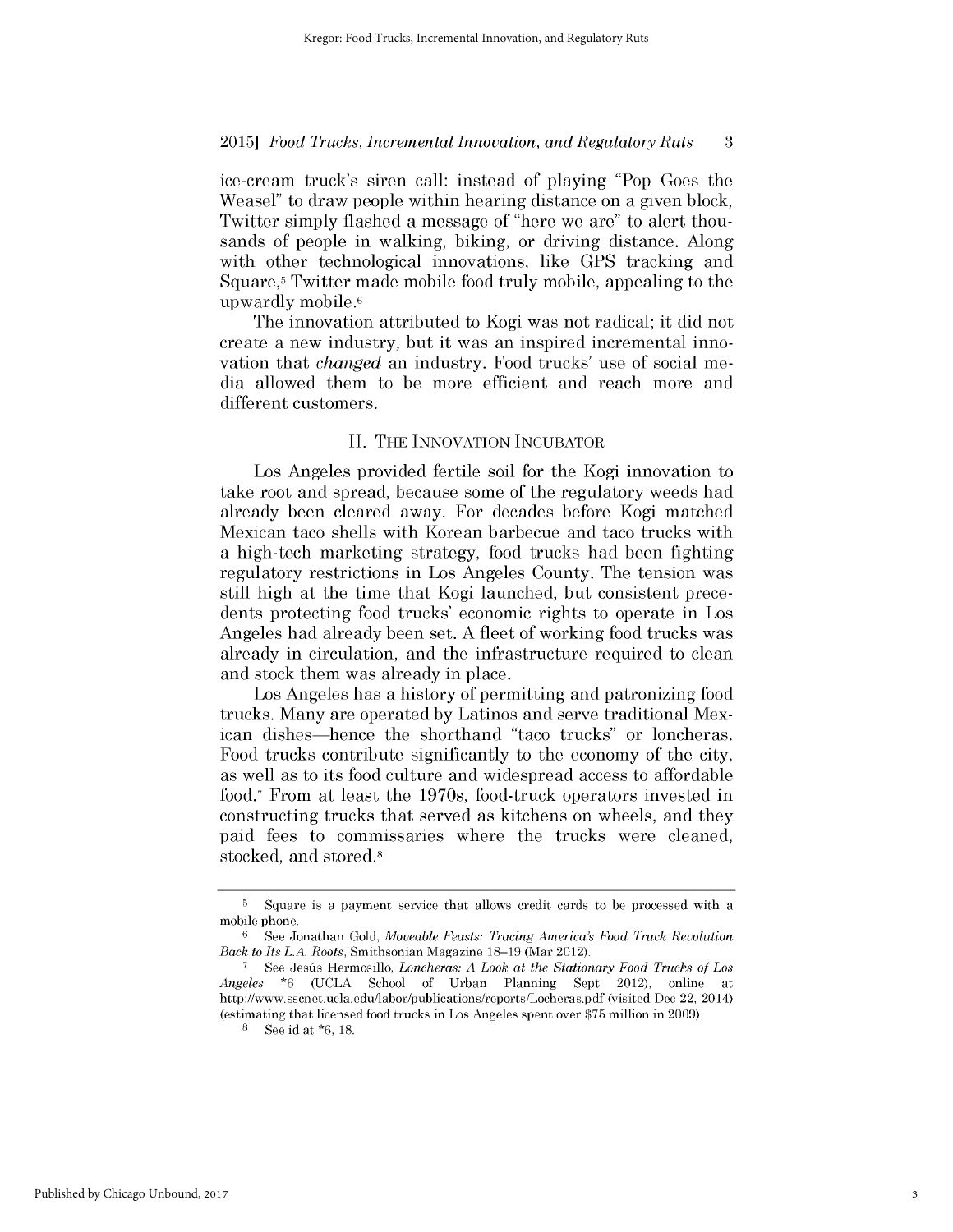**[82:1**

Los Angeles also has a history of attempting to regulate food trucks out of business-attempts that have often been challenged and thwarted in court. In 1979, a California appellate court struck down a law that prohibited food trucks from parking within one hundred feet of the street entrance to a restaurant, reasoning that the law did not make sense as a way to prevent traffic congestion or ensure access to food when restaurants are not available.9 The court concluded that the law was instead a naked restraint of trade and therefore held that the restriction violated the Fourteenth Amendment.10

In *Barajas v City of Anaheim,11* another judge held that the California Vehicle Code preempted a city ordinance that banned sales from vehicles on the street.<sup>12</sup> The Vehicle Code had provided that local ordinances could prohibit vending from a vehicle on a street when it was enacted in 1984, but that provision was eliminated by amendment in 1985.13 The court held that the amendment withdrew municipalities' authority to prohibit vending altogether, leaving only the authority to regulate vending for purposes of public safety.14 In 2008, just in time for Kogi, the Vehicle Code was amended again, specifying that municipalities may pass "requirements for the public safety regulating the type of vending and the time, place, and manner of vending from vehicles upon any street."<sup>15</sup>

The City of Los Angeles and Los Angeles County were cracking down on taco trucks in 2008 and 2009, around the time that Kogi launched. Both governments passed laws requiring trucks to move every thirty minutes when in a residential area and every sixty minutes when in a commercial area, as well as wait three hours before returning to a given spot.<sup>16</sup> The county's law was passed in response to complaints of brick-and-mortar restaurants in unincorporated East Los Angeles, which blamed their financial troubles in part on taco trucks.17 Both laws were an attack on the business model of traditional taco trucks, which

 $\overline{4}$ 

<sup>9</sup> See *People* v *Ala Carte Catering Co,* 98 Cal App 3d Supp 1, 9 (1979).

<sup>&</sup>lt;sup>10</sup> Id at 8-9.

<sup>11 15</sup> Cal App 4th 1808 (1993).

 $12$  Id at 1818.

<sup>13</sup> Id at 1815.

<sup>&</sup>lt;sup>14</sup> Id at 1814-18 (discussing Cal Veh Code § 22455(b)).

 $15$  Cal Veh Code § 22455(b).

<sup>&</sup>lt;sup>16</sup> See Ernesto Hernández-López, *LA's Taco Truck War: How Law Cooks Food Culture Contests,* 43 U Miami Int-Am L Rev 233, 249 (2011).

See Garrett Therolf, *Taco Trucks Can Stay Parked*, LA Times B1 (Aug 28, 2008).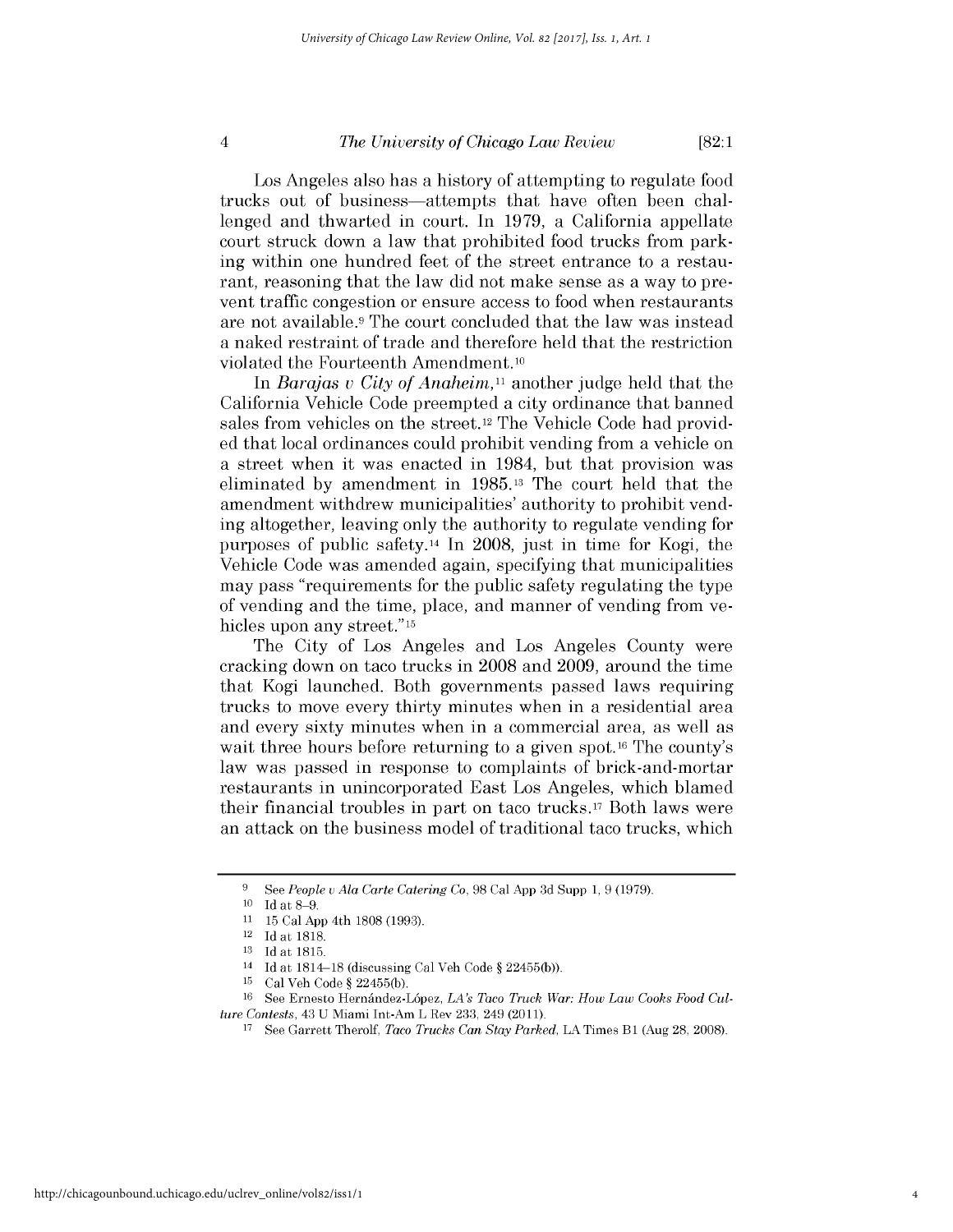typically remain in one spot all day.18 The laws' time limits made it virtually impossible to set up a cooking operation, prepare and serve food, cool down, and secure the kitchen for motion. These laws were viewed as an ambush on the area's fourteen thousand licensed food trucks, many of which were owned by Latinos in East Los Angeles.19 Food-truck fans and operators organized to challenge the laws. Customers signed an online petition at Saveourtacotrucks.org, and truck owners sued.20

In two cases, the Superior Court of the State of California for the County of Los Angeles struck down city and county time limits affecting food trucks.21 The provisions in the County Code were held to be so vague that citizens would not be able to understand or confidently follow them.22 The thirty- and sixtyminute time limits were deemed arbitrary as related to public safety—the only purpose allowed for vending regulations—and wholly lacking a rational basis as required by the Fourteenth Amendment's Due Process Clause.<sup>23</sup> In the case challenging the city code, the University of California at Los Angeles Criminal Defense Clinic represented a food-truck operator who was being ticketed and fined up to one thousand dollars a day.<sup>24</sup> The Superior Court held that the local authority could not place time **lim**its on vendors because the limits, again, had no rational relation to public safety.25

Due to the history of loncheras in Los Angeles, it was possible for other local entrepreneurs to build quickly on Kogi's innovation and start their own trucks, serving delicious, creative dishes to foodies all over the city. Health laws were in place and inspectors knew what to do. There were approved trucks and commissaries available for use; in fact, plenty of trucks were

<sup>18</sup>See Hermosillo, *Loncheras at* \*11 (cited in note 7); Gold, *Moveable Feasts* at 19 (cited in note 6).

<sup>19</sup> See Rebecca Winters Keegan, *The Great Taco Truck War,* Time (Apr 25, 2008), online at http://content.time.com/time/nation/article/0,8599,1735 104,00.html (visited Jan 9, 2015); Hermosillo, *Loncheras* at \*6 (cited in note 6).

<sup>&</sup>lt;sup>20</sup> See generally Therolf, *Taco Trucks Can Stay Parked* (cited in note 17); Keegan, *The Great Taco Truck War* (cited in note 19).

<sup>21</sup>Order Following Demurrer Hearing, *People v Garcia,* Case No 8EA05884, \*7 (Cal Sup filed Aug 27, 2008) ("Garcia Order").

 $22$  Id at  $*2-3$ .

 $23$  Id at  $*2-5$ .

<sup>24</sup>See Hernindez-Lopez, *LA's Taco Truck War* at 253-54, citing Complaint, *Gonzalez v* City *of Los Angeles Department of Transportation,* No 09K08485 (LA Sup filed June 8, 2009) (cited in note 16).

 $25$  See id.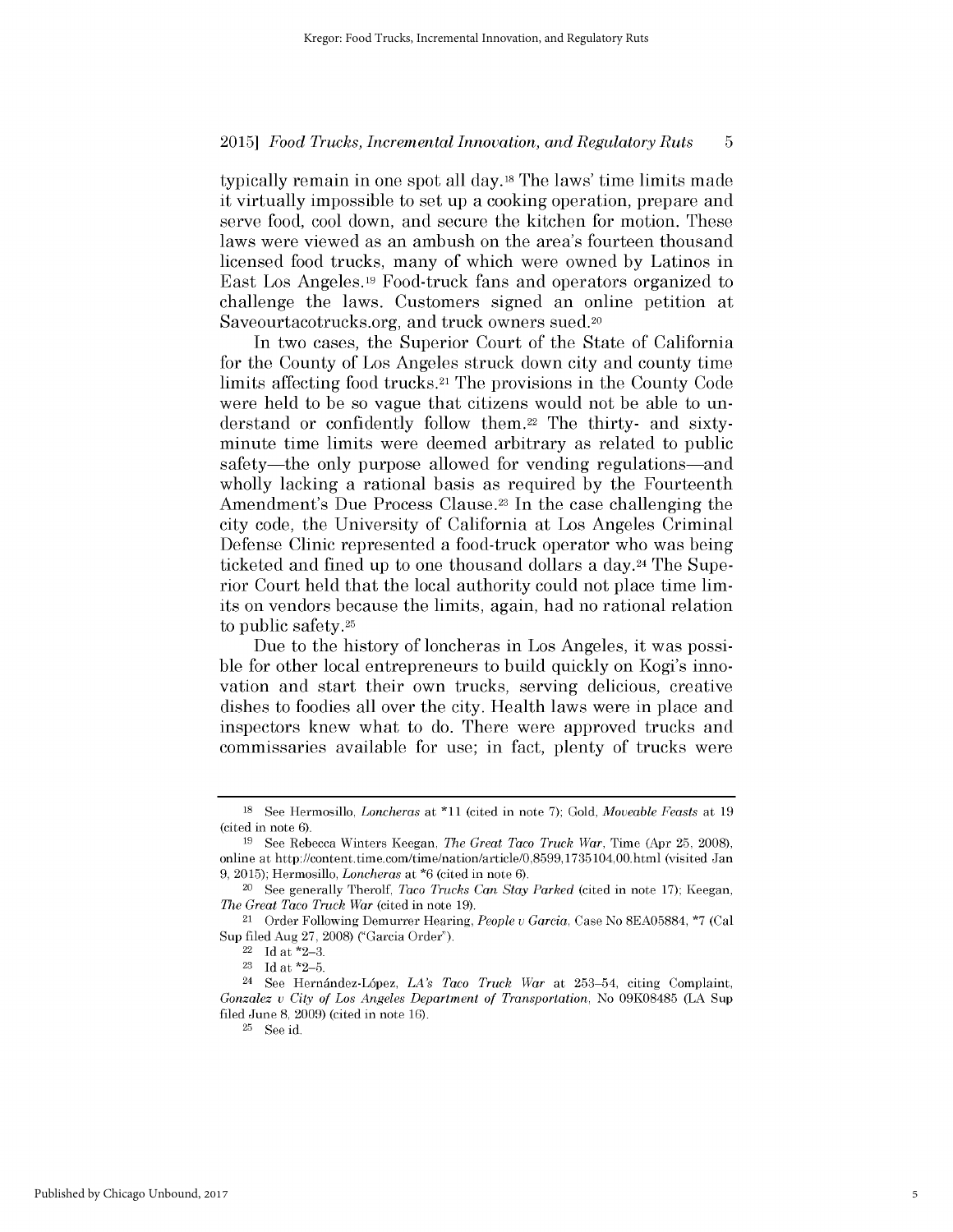**[82:1**

available due to the timing of the innovation. The recession had hit, causing construction to slow dramatically. Trucks that had previously catered to construction workers were abundantly available to be repurposed into gourmet trucks, the owners of which could use Twitter to reach disparate customers.<sup>26</sup> The California Vehicle Code and an engaged judiciary dampened attempts by cities to prohibit or disable food trucks. The trend grew fast.27

Innovative food-truck operators faced early challenges. In spite of court rulings, laws on the books in some municipalities still prohibited or severely restricted food-truck activity.<sup>28</sup> Even where adverse laws had been removed, the police could respond to restaurants' complaints and effectively ban trucks from certain streets through intensive enforcement of the facially neutral parking laws or even baseless orders to leave.29 But Twitter made the new food trucks resilient to such challenges in a way that the loncheras had not been. If the police order a new truck to move, it can inform potential customers of its new location, and the customers can even suggest new available locations.30 In spite of some resistance, Los Angeles became the locus of a grassroots industry change begun by an innovation that reimagined food trucks.

<sup>26</sup> See Baylen Linnekin, Jeffrey Dermer, and Matthew Geller, *The New Food Truck Advocacy: Social Media, Mobile Food Vending Associations, Truck Lots, & Litigation in California & Beyond,* 17 Nexus: Chapman J L & Pol 35, 43-44 (2012). The timing of the innovation is also relevant because it occurred during the Great Recession. It is clear that the recession caused some people to lose their jobs and lose faith in big employers, and these people were drawn to the new food trucks' promise of the American dream. The prospect of financing an experimental brick-and-mortar restaurant was also out of reach for many.

<sup>27</sup> See Sharon Bernstein, *Made in California; The Folks Who Build the Fancy Food Trucks, LA Times B1 (May 8, 2011).* 

<sup>28</sup> See Linnekin, Dermer, and Geller, 17 Nexus: Chapman J L & Pol at 44 (cited in note 26).

<sup>29</sup> See Ann M. Simmons, *Mobile Food Vendors Told to Leave Miracle Mile,* LA Times A7 (Aug 24, 2009).

**<sup>30</sup>** See Gelt, *A Street Sensation is Born* (cited in note 1) (noting that, when "[someone asks] the Kogi truck to park elsewhere **...** legions of Kogi-lytes rally to find a desirable new location").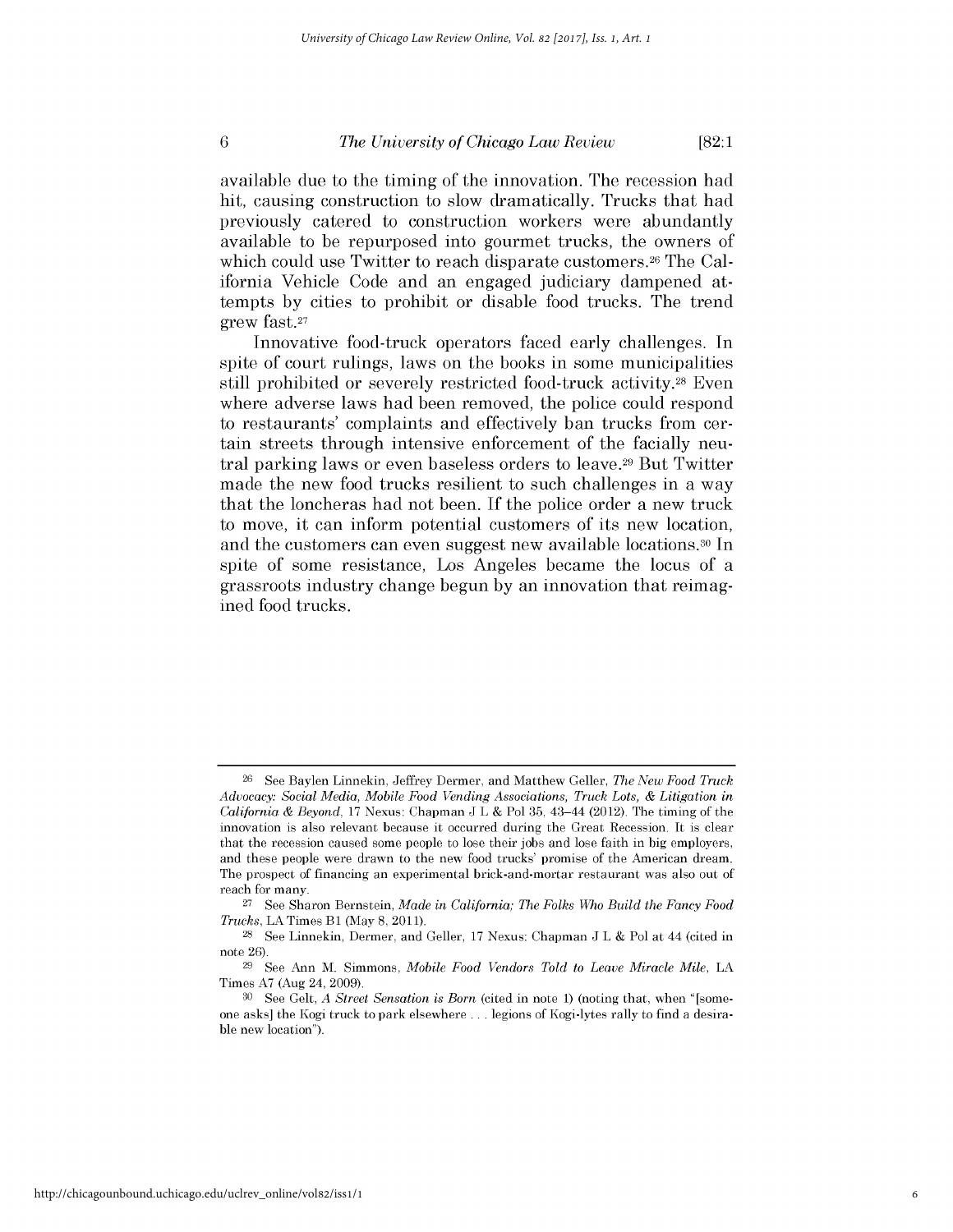## III. HOSTILE LEGAL ENVIRONMENTS FOR INCREMENTAL **INNOVATORS**

The new generation of food trucks was not an entirely new business category, completely unanticipated by or absent from local regulations. They were not delivering food by drones.<sup>31</sup> Rather, the entrepreneurs who sought to model new businesses on the trendy and successful Los Angeles food trucks encountered a wide variety of preexisting legal regimes governing mobile food. As incremental innovators, they had to either comply with or change the laws on the books, which had been written for food trucks following a different business model. To change the law, these innovators had to counter resistance from both governments and established, entrenched businesses.

When the reimagined business model for food trucks started to spread, many cities and towns already had laws covering food trucks as they were conceptualized at the time that the laws were written. Though some of those laws were fairly flexible (Austin, Texas),32 other laws were rigid, designed specifically for ice-cream trucks (Santa Cruz, California)33 or trucks selling prepackaged food (Chicago, Illinois).34 Cities like Charlotte, North Carolina, expected and thus required vendors to stay in one place each day, not even allowing them to be on the public street or close to a residential area.<sup>35</sup> New York City capped mobilefood licenses in 1985, meaning that an inspired entrepreneur would be placed on a long wait-list or forced to buy a permit on the black market.36

A highly specified regulatory scheme designed exclusively for traditional food trucks can impede or completely shut out the new trucks. For example, the mobile-food laws in Santa Cruz, California, have not been updated since 2005. They allow trucks

<sup>31</sup> For examples of this technology, see Alison Spiegel, *These Are All the Foods You Can Get Delivered by Drones* (The Huffington Post June 9, 2014), online at http://www.huffingtonpost.com/2014/06/09/food-delivery-drone n 5461689.html (visited Jan 9, 2015).

<sup>32</sup> Austin Code §§ 10-3-1, 10-3-91, 10-3-95.

**<sup>33</sup>**Santa Cruz Muni Code § 5.22.110(a).

<sup>34</sup>See generally Kate MacArthur, *Meals on Wheels, for Real,* 34 Crain's Chicago Bus 21 (May 2011); Mike Sula, *Food Truck Roadblock* (Chicago Reader Apr 29, 2010), online at http://www.chicagoreader.com/chicago/chicago-street-food-trucks-philip-fosstroy-marcus-johnson-matt-maroni/Content?oid 1733152 (visited Jan 31, 2015).

<sup>&</sup>lt;sup>35</sup> Charlotte Muni Code § 12.510.

<sup>&</sup>lt;sup>36</sup> NYC Admin Code § 17-307.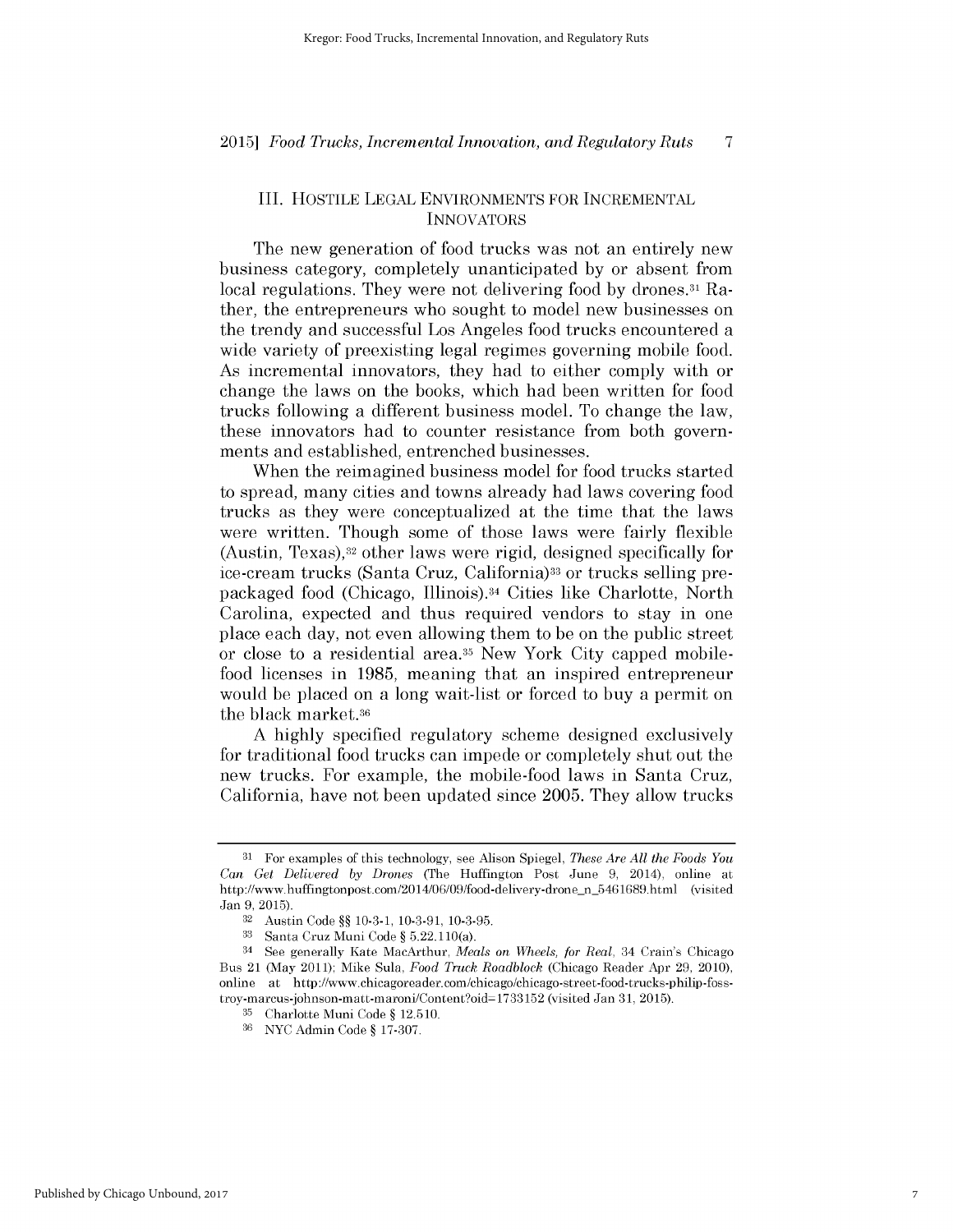**[82:1**

to sell prepared food only, and in residential and industrial areas only. The trucks must move at least one block every fifteen minutes. <sup>3</sup>1 (Note that these laws persist even as courts in other counties have invalidated similar regulations on state law and constitutional grounds.)38 The Santa Cruz laws work for icecream trucks making quick stops to sell ready-to-eat ice-cream bars on each block of a residential neighborhood, but they are problematic for new gourmet trucks aiming to prepare and serve fresh lunches to office workers. A truck like Low N Slow in Santa Cruz can operate only two and a half hours a day, three days a week, on private property, and its ability to succeed is therefore severely limited.39

The food trucks' regulatory plight illustrates a much broader pattern: incremental innovators often face great regulatory risk. They are thinking outside the box and dealing with laws codifying that box. When the government has created stringent, obligatory standards for a product or service as it exists at time one, the unexpected innovation at time two may push the new product or service out of compliance, even if it improves on standard practice. The innovators face delay and possible denial when seeking approval from authorities regulating the improved product.40 Under these circumstances, the innovators may not bother making the improvement at all. (We can never know what innovations were cast aside or never pursued because getting them approved by check-the-box regulators was too difficult.)41

Incremental innovation in service industries is particularly burdened because service businesses are heavily regulated by local governments, and this regulation has increased significantly in recent decades.42 Service -industry innovators,

**<sup>37</sup>**Santa Cruz Muni Code § 5.22.110(a). See also J.M. Brown, *Food Truck Freedom: Santa Cruz to Revise Mobile Vending Rules,* Santa Cruz Sentinel News (July 12, 2014), online at http://www.santacruzsentinel.com/general-news/20140712/food-truck-freedomsanta-cruz-to-revise-mobile-vending-rules (visited Jan 9, 2015).

**<sup>38</sup>**See notes 21-25 and accompanying text.

**<sup>39</sup>**See J.M. Brown, *Food Truck Freedom* (cited in note 37).

<sup>40</sup>See Richard B. Stewart, *Regulation, Innovation, and Administrative Law: A Conceptual Framework,* 69 Cal Law Rev 1256, 1294 (1981).

<sup>41</sup> See id.

<sup>42</sup>See generally Dick M. Carpenter II, et al, *License to Work: A National Study of Burdens from Occupational Licensing* (The Institute for Justice May 2012), online at https://www.ij.org/images/pdf folder/economic-liberty/occupational *-* licensing/licensetowo rk.pdf (visited Jan 9, 2015); Morris M. Kleiner and Alan B. Krueger, *Analyzing the*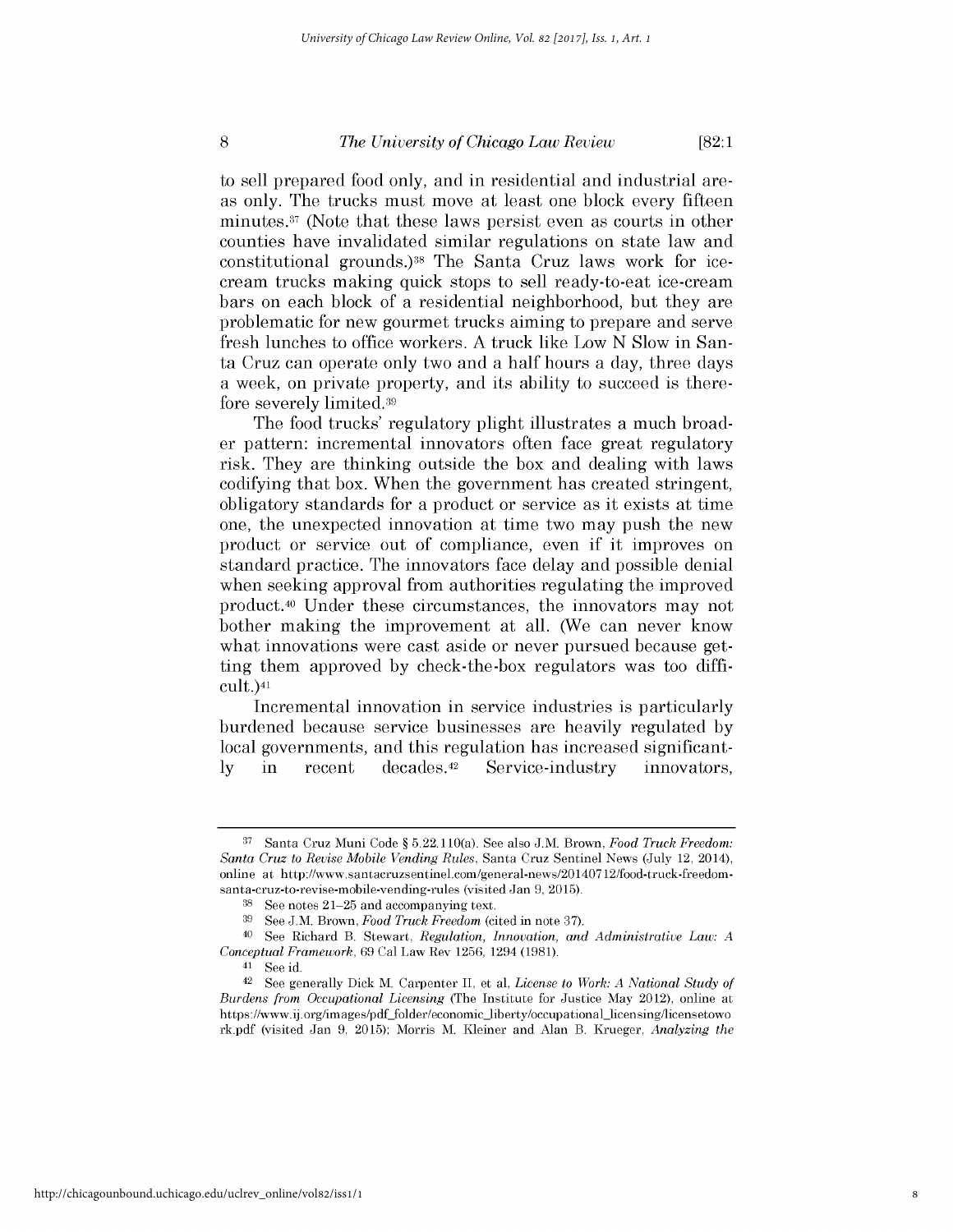especially those wanting to launch a national business, face myriad inconsistent and overly specific regulations that resemble the heads of Hydra.

Contemporary examples of incremental innovators that face ill-suited or hostile regulations abound, as entrepreneurs use the Internet to innovate in traditional service industries. Uber and Airbnb are prominent examples. But the problem is not limited to Internet start-ups. For an analog analogue, consider Verlin Stoll. He had simplified the business model for his funeral home so that he could offer services at 10 percent of the average fee. He wanted to open a second location without spending thirty thousand dollars on a second embalming room, but Minnesota law required any business licensed as a funeral home to have its own embalming room.<sup>43</sup> Like the California courts confronting food-truck time limits and requirements that trucks remain a specific distance from restaurants, a court struck down the law as an irrational deprivation of due process.<sup>44</sup> But there are many more entrepreneurs and many more outdated, unnecessary laws than judgments striking economic regulations down.45

The more detailed and specified regulations are, the greater the challenge for any incremental innovators. If laws codify every detail of the business model that is prevalent when they are written, they set future innovators up for noncompliance. For example, in the heavily regulated funeral industry, some states require every service traditionally offered by funeral homes to be provided by licensed traditional funeral homes,

*Extent and Influence of Occupational Licensing on the Labor Market,* 31 J Labor Econ S173 (2013).

*<sup>43</sup> Stoll v Minnesota Department of Health,* 2013 WL 7204912, **\*3,** 9 (Ramsey County D Minn).

<sup>44</sup> Id at \*18.

<sup>45</sup>Economic regulations are almost impossible to challenge on constitutional grounds because courts apply the rational-basis test. If the court can imagine a governmental purpose for the law, and the law bears any weak connection to that imagined purpose, then the court may let the law stand. See *Williamson v Lee Optical Co,* 348 US 483, 487-88 (1955). The plaintiff challenging an economic regulation must prove a negative: that there is no conceivable relation between the law and a legitimate purpose. Occasionally, engaged judges look closely at economic regulations and strike down laws that appear to be pursuing illegitimate purposes, like naked restraints of trade. See generally, for example, *St. Joseph Abbey v Castille,* 712 F3d 215 (5th Cir 2013); *Craigmiles v Giles,* 312 F3d 220 (6th Cir 2002). However, victories are rare for plaintiffs in rationalbasis cases. See Michael J. Phillips, *The Slow Return of Economic Substantive Due Process,* 49 Syracuse L Rev 917, 941-42 (1999); Robert C. Farrell, *Successful Rational Basis Claims in the Supreme Court from the 1971 Term through* Romer v Evans, 32 Ind L Rev 357, 357 (1999).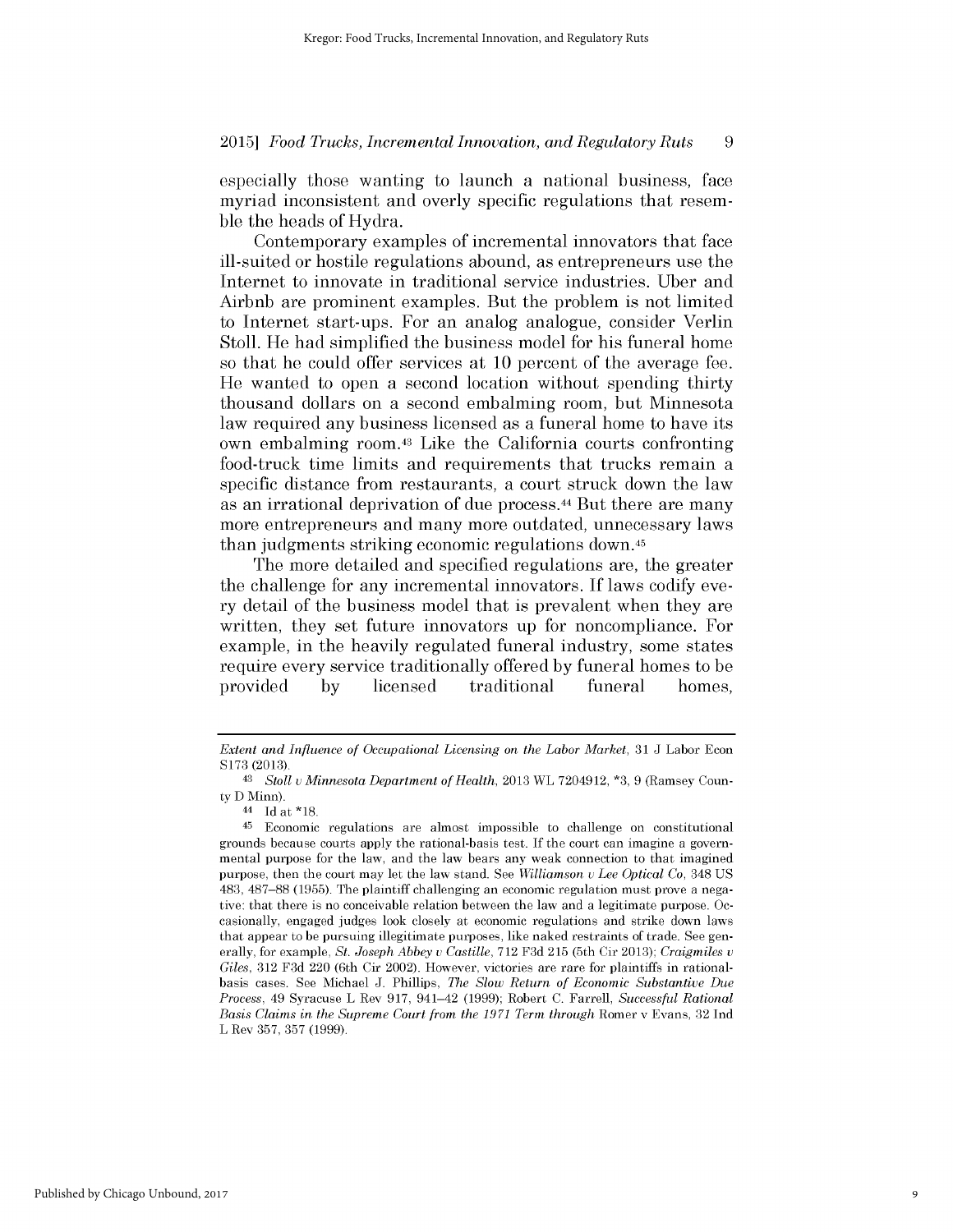under the supervision of a licensed funeral director who has learned the skills of embalming, counseling, and more. These laws make it illegal for a business to sell discount caskets online or out of a monastery's woodshop.46 Similarly, laws that lay out every detail for operating a cosmetology school—down to specifying mandatory curriculum covering hair coloring, facials, and manicures, as well as mandatory equipment such as shampoo bowls, facial chairs, and manicure tables—make it illegal for a business to specialize in teaching makeup application or teach online.41

In the food-truck context, cities and towns like Santa Cruz that passed laws pre-Kogi, specifying exactly where, when, and how food trucks may operate, made entry and growth very **diffi**cult for the new trucks using social media. In contrast, cities and towns that had minimal regulations in place requiring safe food handling and traffic-safety compliance were poised to welcome food trucks and experience the job growth and cultural richness that come with them.48

## IV. OVERCOMING **RESISTANCE** TO REGULATORY **ADAPTATION**

In order to thrive like they have in Los Angeles, new-wave food trucks need to push for amendment of the outdated and excessively restrictive laws that they face. They need to knock down short time limits on parking, proximity restrictions that ban them from commercial districts or business strips, and constraints on the food that they serve. Some may succeed, as the loncheras **did, by** bringing lawsuits challenging the validity of local regulations.<sup>49</sup> However, litigation is slow and costly. Most

http://chicagounbound.uchicago.edu/uclrev\_online/vol82/iss1/1

**<sup>46</sup>See,** for example, Okla Stat **§** 59-396.3a; Va Code **§** 54.1-2800 et seq. Compare *Craigmiles,* **312 F3d** at 222; *St. Joseph Abbey,* **712 F3d** at **227** (holding that the regulation had no rational relationship to any legitimate purpose and thus violated the Fourteenth Amendment), with *Powers u Harris,* **379 F3d** 1208, **1225** (10th Cir 2004) (holding that protectionism is a legitimate purpose for imposing restrictions on casket sales).

**<sup>47</sup>See,** for example, Nev Rev Stat **§§** 644.020-.510.

**<sup>48</sup>See** Crystal T. Williams, *A Hungry Industry on Rolling Regulations: A Look at Food Truck Regulations in Cities across the United States,* **65** Me L Rev **705, 711-12 (2013)** (describing how the light regulation of food trucks in Indianapolis made the small city a top growth spot in the industry).

**<sup>49</sup>**Chicago food trucks have sued the city, challenging the constitutionality of the rules prohibiting them from parking within two hundred feet of a restaurant and requiring that they have **GPS** constantly broadcasting their locations on the Internet. See generally Complaint, *Burke u Chicago,* No 12-CH-41235 (Cook County Cir filed Nov 14, 2012) (available on Westlaw at 2012 WL **5513206).**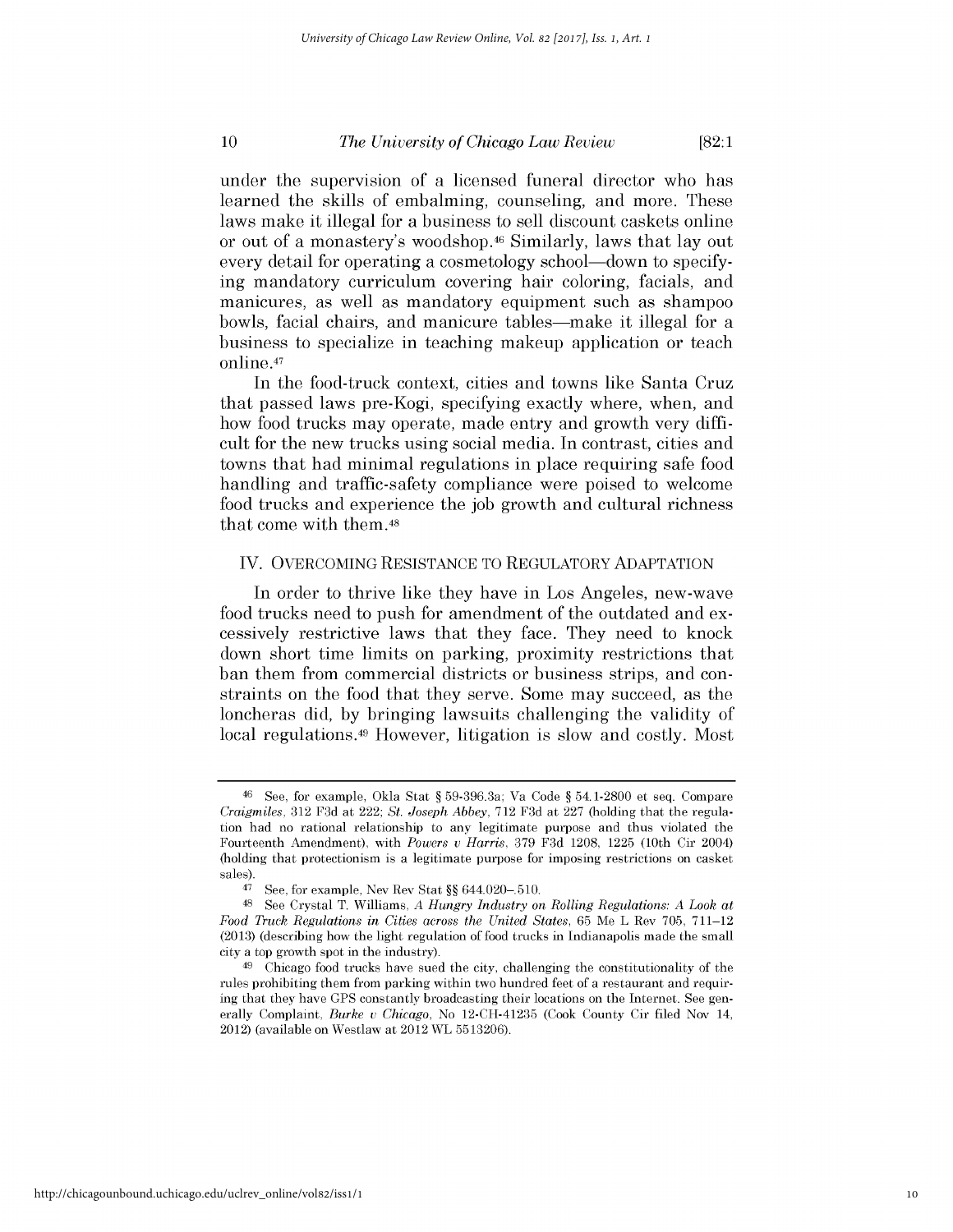food-truck operators must try to convince lawmakers in city and town halls to ease the restrictions that make it hard for food trucks to succeed.

In spite of the popularity of food trucks, which are now featured as American dream vignettes in a reality show and popular movies, reform efforts are challenging indeed. In Chicago, for example, the first wave of so-called gourmet food trucks faced extremely restrictive regulations. They were not allowed to prepare food on board, stop for more than two hours at a time, serve during the early morning or late night when restaurants were closed, or park within two hundred feet of a restaurant.<sup>50</sup> The parking restrictions were not heavily enforced at first, but they were on the books. And violations that were obvious or suggested during the inspection process meant that a truck would not get licensed at all.51

Led by one of the first of the new truck owners, Matt Maroni, Chicago food-truck operators advocated for years to change these laws. They circulated petitions and started online campaigns. They met with sympathetic aldermen and the staff of the Department of Business Affairs and Consumer Protection.52

The mayor's office proposed new food-truck laws in 2012, stating that the city was welcoming the new wave of food trucks and catching up with other cities, while also protecting restaurants.<sup>53</sup> The proposed laws created a new license for food trucks that cook on board, maintained the two-hundred-foot buffer zone around restaurants and the two-hour time limit on parking,

<sup>50</sup>See generally Sula, *Food Truck Roadblock* (cited in note 34).

<sup>51</sup> Big Star, a popular restaurant, failed the inspection to license its food truck because it had a cutting board built into the truck. See Monica Eng, *Big Star Food Truck Ready to Roll Despite Breaking City Rules* (Chicago Tribune Oct 6, 2011), online at http://articles.chicagotribune.com/2011- 10-06/news/chi-food-trucks-big-star-truck-readyto-roll-20111006\_lmatt-maroni-taco-truck-taqueros (visited Jan 9, 2015); David Tamarkin, *Big Star's Food Truck Failed Inspection. Will It Go Rogue?* (Time Out Chicago Oct 6, 2011), online at http://www.timeout.com/chicago/food-drink/big-stars-food-truckfailed-inspection-will-it-go-rogue (visited Jan 9, 2015).

<sup>52</sup> See Monica Eng, *Food Trucks, Other Outfits Savor New Morsels of Hope, Chicago* Tribune 6 (Sept 28, 2011). See also Nick Kindelsperger, *Food Truck Crossroads: What's Next after Matt Moroni's Gaztro-Wago Goes on Hiatus* (Serious Eats Jan 5, 2012), online http://chicago.seriouseats.com/2012/01/food-truck-bummer-gaztro-wagon-onhiatus.html (visited Jan 9, 2015).

**<sup>53</sup>**See City of Chicago, Press Release, *Mayor Emanuel to Legalize Cook-on-Site Food Truck Industry across Chicago* (June 26, 2012), online at http://www.cityofchicago.org/city/en/depts/mayor/press-room/press-releases/20 12/june-2 012/mayor-emanuel tolegalizecook-on-sitefoodtruckindustryacrosschica.html (visited Jan 30, 2015).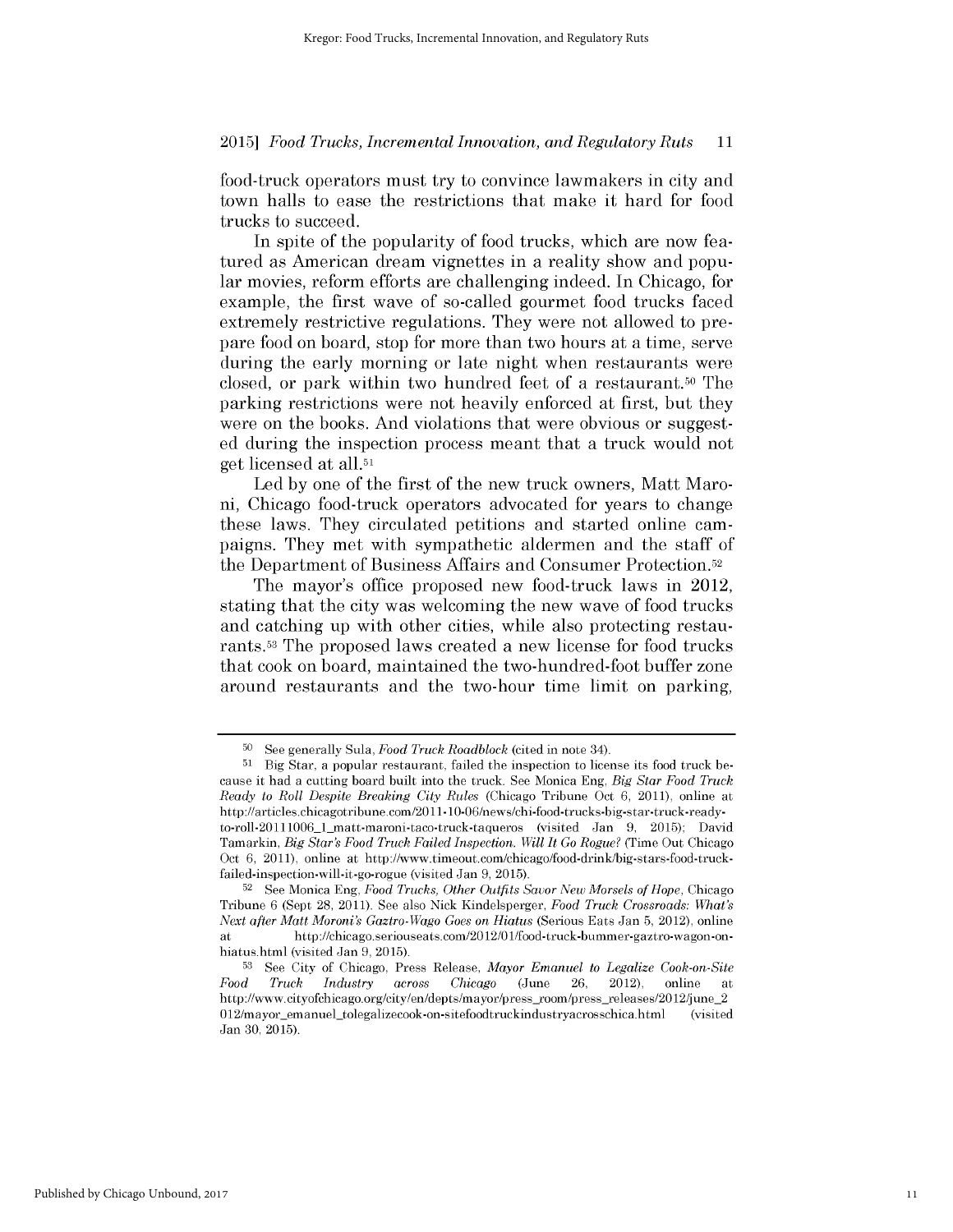committed to demarcating parking spots for food trucks in neighborhoods with lots of restaurants, quadrupled the fines for violations of parking rules (compared to violations of health or sanitation rules), and required trucks to install extremely accurate GPS devices that broadcast their locations to the public whenever the trucks were turned on. The public hearing about the proposal began with testimony from the local restaurant association, which had consulted on the new law and agreed with most of it. By the time that food-truck owners testified passionately in opposition to the proposed law, much of the committee had left the room. A runner had to bring people back to make quorum at the end of the hearing, when the committee voted in favor of the proposal without amendments.54

In Chicago, the regulations were adapted, but they were not made more general or capable of accommodating future innovations. The time and place regulations were tightened, with stricter fines and requirements for technological monitoring. The voices of food-truck owners were drowned out by the voices of restaurateurs.

In Washington, DC, regulatory adaptation followed a different arc. The city's initial response in 2010 to the upsurge in food trucks was to propose a moratorium. However, it withdrew that proposal when the DC Food Truck Association sparked a social media campaign that generated over two thousand comments in favor of food trucks when the moratorium was posted for public comment.<sup>55</sup> The laws that eventually passed in 2013 were favorable to food trucks, though imperfect. The president of the DC Food Truck Association remarked that they were some of the best laws in the country "because they preserve the industry's central tenet-roaming."56 Twitter gave Kogi the freedom to be truly mobile, and modern food trucks succeed if their owners convince legislators to let them sell throughout a city.

<sup>&</sup>lt;sup>54</sup> I participated in these events as an advocate for the food trucks and freedom of entrepreneurship, so these facts are recounted from memory. See also *Chicago Food Truck Ordinance Approved by City Council Committee* (Huffington Post July 20, 2012), online at http://www.huffingtonpost.com/2012/07/20/chicago-food-truckordina n 1688963.html (visited Jan 9, 2015).

**<sup>55</sup>**See Linnekin, Dermer, and Geller, 17 Nexus: Chapman J L & Pol at 47 (cited in note 26). See also Vicky Gan, *Cities Can't Ignore That Food Trucks Have Grown Up* (Next City Equity Factor Aug 25, 2014), online at http://nextcity.org/daily/entry/foodtrucks-laws-zoning-regulations-dc-philadelphia-new-york-los-angeles (visited Jan 9, 2015).

**<sup>56</sup>**Gan, *Cities Can't Ignore That Food Trucks Have Grown Up* (cited in note 55).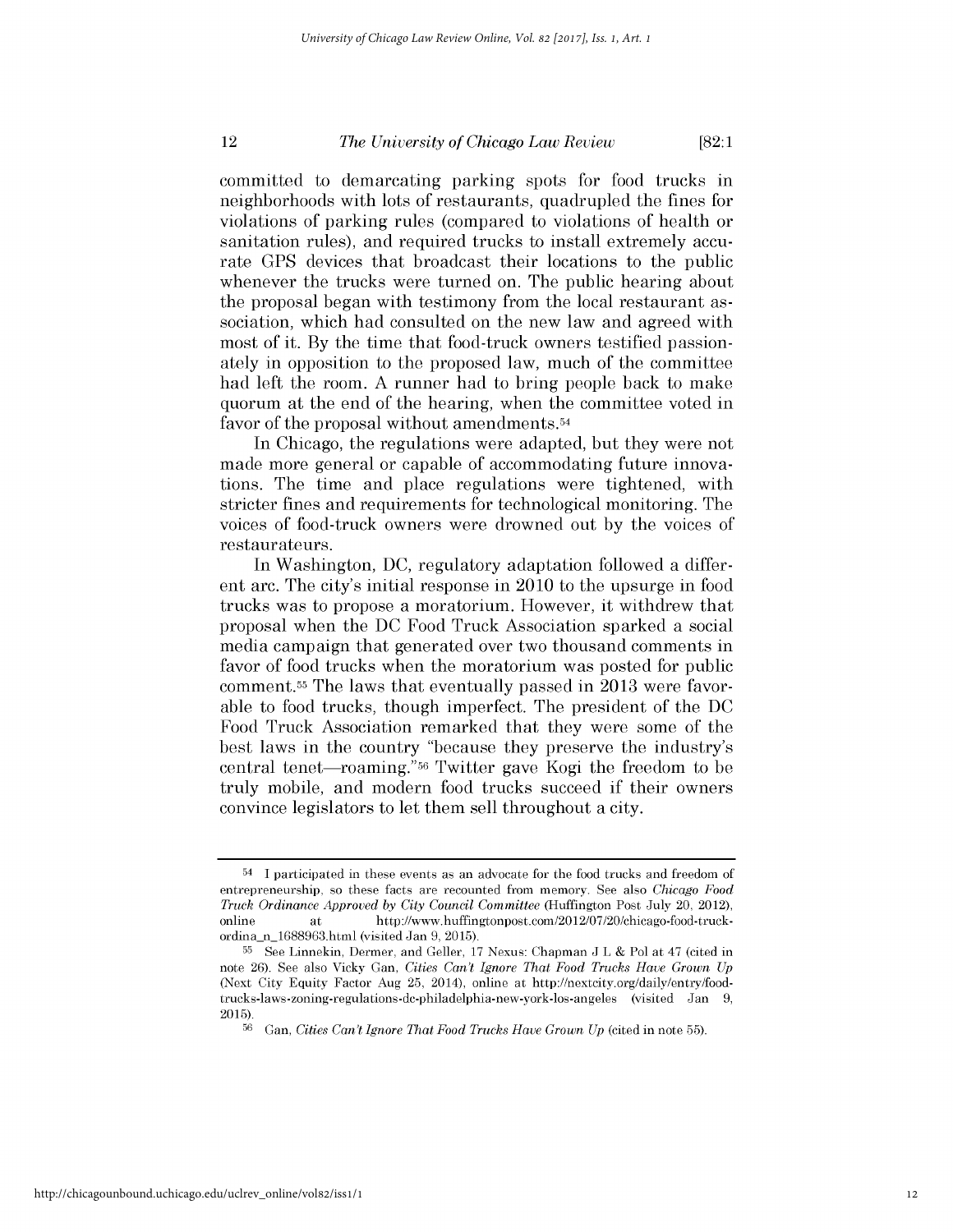Yet food trucks face serious challenges in campaigning for favorable regulatory adaptation. Not only are their owners trying to change the policies made by zoning, streets and sanitation, health, and business departments in local governments of various sizes and levels of professionalism, but they are also trying to overcome the voices of restaurateurs and restaurant associations-classic examples of powerful, entrenched interests. Licensing laws are often determined by the size, strength, and budget of trade associations rather than the public's need for protection. <sup>5</sup>7 Restaurants have established connections to local lawmakers, and their concerns about destructive competition from food trucks resonate.<sup>58</sup>When existing restaurants claim to fear that they will have to close down or lay off workers, politicians must decide whether to pass a law that would destroy something that already exists in order to open the door for something that might come in the future. That is a politically difficult vote. <sup>59</sup>

The political challenges that food trucks face are almost predictable for incremental innovators. Just as incremental innovators face acute regulatory barriers to entry, they also face acute political barriers to entry. Whenever an incremental innovator is shut out or handicapped by a law that has governed the conventional businesses in the industry, its efforts to change that law will likely meet resistance from the established businesses. Perhaps the established businesses invested resources in complying with those regulations and they do not think that it would be fair to excuse new entrants. Perhaps the conventional businesses were involved in writing the laws that codify the way that they conduct business. Perhaps they do not want competition from innovators once the innovators' improvements are

**<sup>57</sup>** See, for example, Lee Benham and Alexandra Benham, *Regulating through the Professions: A Perspective on Information Control,* 18 J L & Econ 421, 428-29 (1975). But see generally Marc T. Law and Sukkoo Kim, *Specialization and Regulation: The Rise of Professionals and the Emergence of Occupational Licensing Regulation* (National Bureau of Economic Research Working Paper No 10467, May 2004), online http://www.nber.org/papers/w10467.pdf (visited Jan 9, 2015)

<sup>58</sup> See Stewart, 69 Cal L Rev at 1285-86 (cited in note 40) ("Government policies explicitly aimed at achieving a regulatory version of Schumpeterian 'creative destruction' will generate politically powerful opposition from affected firms, consumers, and employees.").

**<sup>59</sup>** See id at 1270 ("[I]mposing stringent controls on existing processes and products may disrupt the expectation interests of firms and consumers. . **.** . Imposing stringent controls on existing plants may lead to plant closings and job losses, which are far more politically controversial than a failure to build a new plant because of controls.").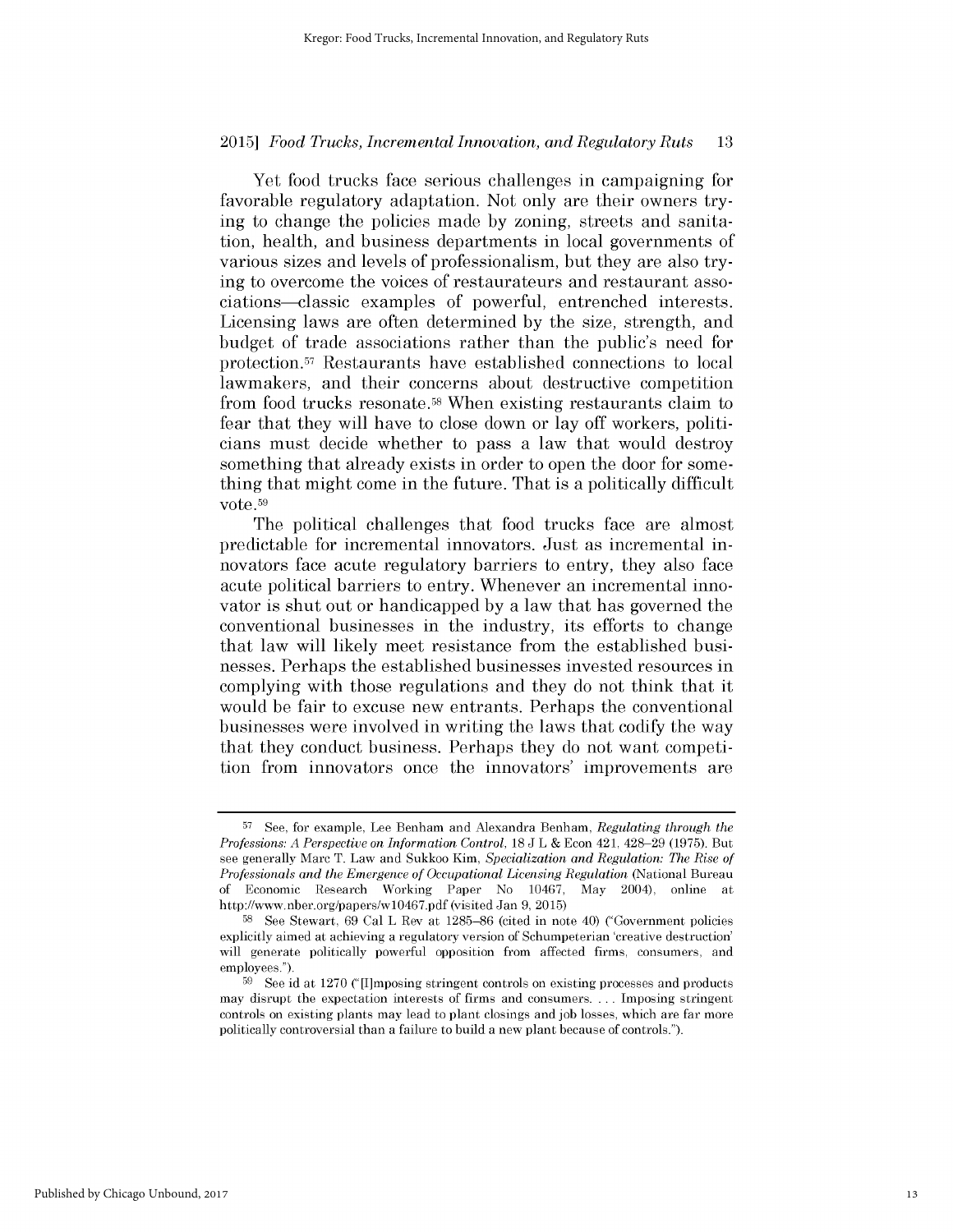permitted. Regardless, the allied business owners can devote resources to lobbying that overwhelm the voice of a single innovator. The customers who stand to benefit from a future innovation if it is licensed rarely participate in the debate.

Again, Uber and Airbnb are exemplary. The taxicab industry resists laws that license ridesharing businesses, claiming that the long-established regulatory scheme that the conventional taxi companies follow has cost them money and made them safe for riders.60 Hotels resist Airbnb with similar arguments.<sup>61</sup> There are also examples in the analog world. Cosmetology associations lobby hard against proposed laws that would exempt natural braiding from cosmetology licensing requirements—including hundreds of hours of unrelated schooling claiming that unlicensed braiders would constitute unfair competition and pose a risk to the public.62

The new generation of food trucks has had some success in overcoming the political challenges inherent in incremental innovation. Even faced with heavy restrictions, they can build a following among their customers. Because they use social media to connect with those customers, they can rally the public to participate in political debates, upending the usual public-choice paradigm. They have done so successfully in DC and other cities.<sup>6</sup> <sup>3</sup>A call to action with a tweet gives a supportive customer a means of getting somewhat politically involved immediately, either by retweeting or signing a petition that automatically sends e-mails to legislators. Food trucks have a distinct advantage in this respect over their analog counterparts. Traditional sidewalk vendors, like loncheras, cannot mobilize their loyal customers so quickly and effortlessly. Campaigns to legalize sidewalk vendors in Los Angeles and Chicago have continued for years.<sup>64</sup>

**<sup>60</sup>**See, for example, Odette Yousef, *Cab, Livery Companies Sue City over Rideshare Companies* WBEZ 91.5 (Chicago Public Media Feb 6, 2014), online at http://www.wbez.org/news/cab-livery-companies-sue-city-over-rideshare-companies-109655 (visited Jan 9, 2015).

<sup>&</sup>lt;sup>61</sup> See, for example, Lisa Fickenscher, *Hotels Girding for a Fight against Airbnb* (Crams New York Business Aug 19, 2013), online at http://www.crainsnewyork.com/article/20130819/HOSPITALITY\_TOURISM/130819909/ hotels-girding-for-a-fight-against-airbnb (visited Jan 9, 2015).

<sup>62</sup> See generally Jacob Goldstein, *So You Think You Can Be a Hair Braider?*, NY Times Magazine 20 (June 12, 2012).

<sup>63</sup> See Linnekin, Dermer, and Geller, 17 Nexus: Chapman J L & Pol at  $46-47$  (cited in note 26).

 $64$  The campaign to legalize the occupation rather than loosen restrictions is a complex one. The infrastructure does not exist for sidewalk vendors to comply with standard